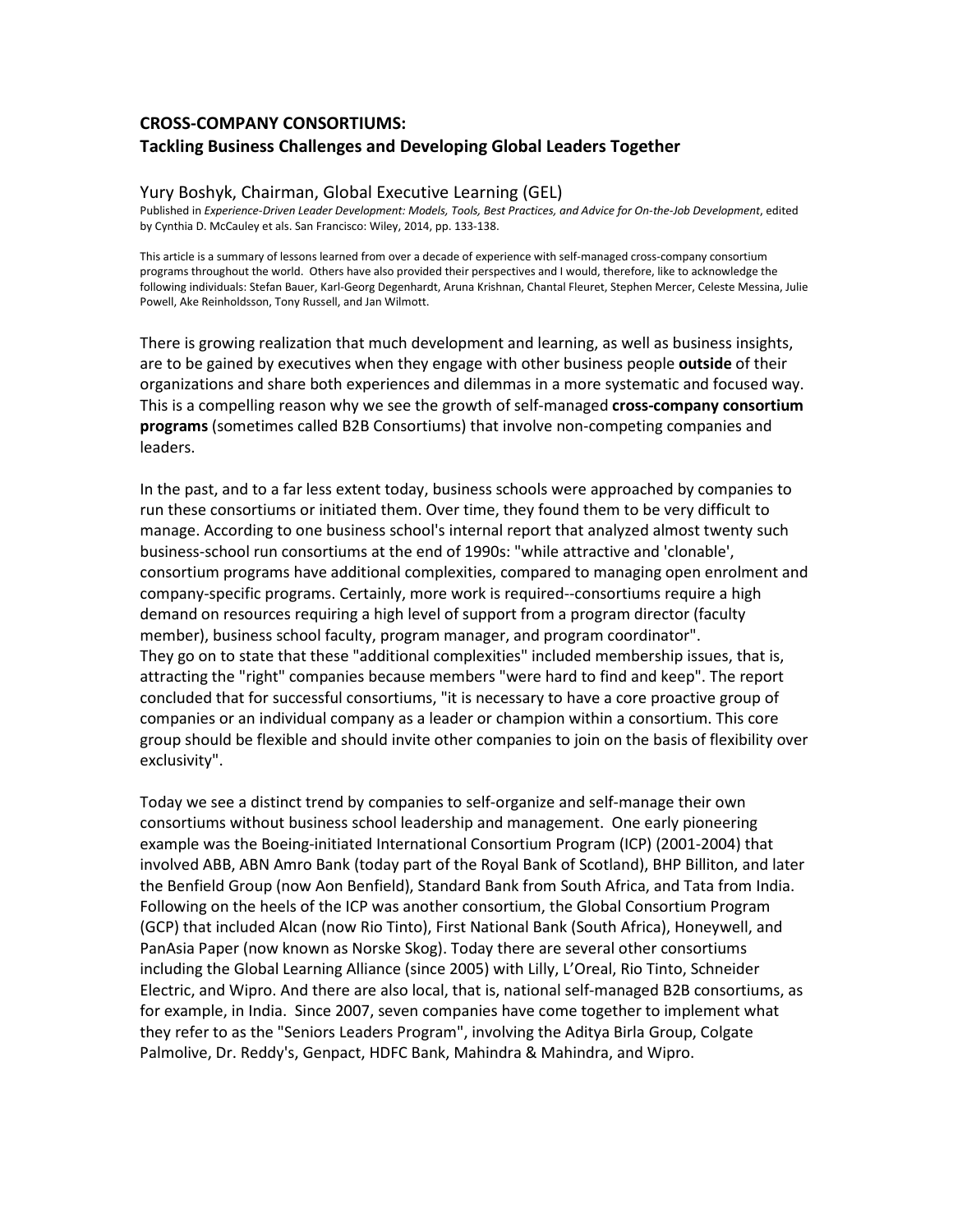Self-managed cross-company consortium programs share some common characteristics. They tend to:

- **•** be modular and less than three weeks in duration;
- run over a span of less than six months (for each program);
- **EXEDENT** include a Business Challenge provided by their respective top management;
- incorporate sessions on leadership and other business topics chosen by participating company representatives;
- **•** involve between 4 to 7 companies, sending no more than 8 participants each, with less than 40 participants in number;
- be focused on engaging senior executives and separately, also "high potential talent". In the case of the Indian consortium, participants are three levels below the top executive team but with work experience of between 15-20 years and an average age of between 40-45. In the case of the Global Learning Alliance, participants, in general, are selected from those who report directly to the Board or Executive Committee. To GLA program directors, it is often important that all participants are peers, dealing with similar degrees of complexity in their roles;
- be self-managed by what can be termed a Steering Committee where all companies have a representative and work in partnership with an external provider. Usually a Steering Committee plays an active role in the design and implementation of the program, along with the outside advisors. In most cases the program directors also participate actively in their respective company teams during the program as well;
- organize venues either at a member company's learning center or where a location serves the common business interests of the consortium companies;
- include a costing scheme that is by company and not by individual participant attendance. A company is charged the same whether they send 4 or 7 participants thus ensuring cost sharing equality and the optimization of attendance.

## **Cross-Company Consortium Objectives and Benefits**

Participating companies believe that international and local B2B Consortiums accomplish several objectives and needs. In a successful consortium program, not surprisingly, participants also cite many of these as having been *their* benefits from a consortium program.

Companies state (and we paraphrase here) that consortiums:

- accelerate the development of global executives who can gain a knowledge and understanding of global business practices, cultures, and shared leadership dilemmas from executives in other global companies;
- enhance and accelerate a deeper understanding of trends in business and society on a global level;
- provide a platform to build an external orientation and networks for their leaders;
- **EXED** encourage leaders to learn alternative perspectives on problem solving from other companies because change is the order of the day;
- **EXT** ensure greater customization of design and contents for the program, designed and managed by learning partners to serve the needs of a specific population of executives and be easily aligned with business priorities;
- make possible an obvious cost advantage: for example, sharing the cost of world class global inputs and premiere faculty reduces costs for all participating companies.

## **What Things to Consider and Watch Out For When Starting a Consortium**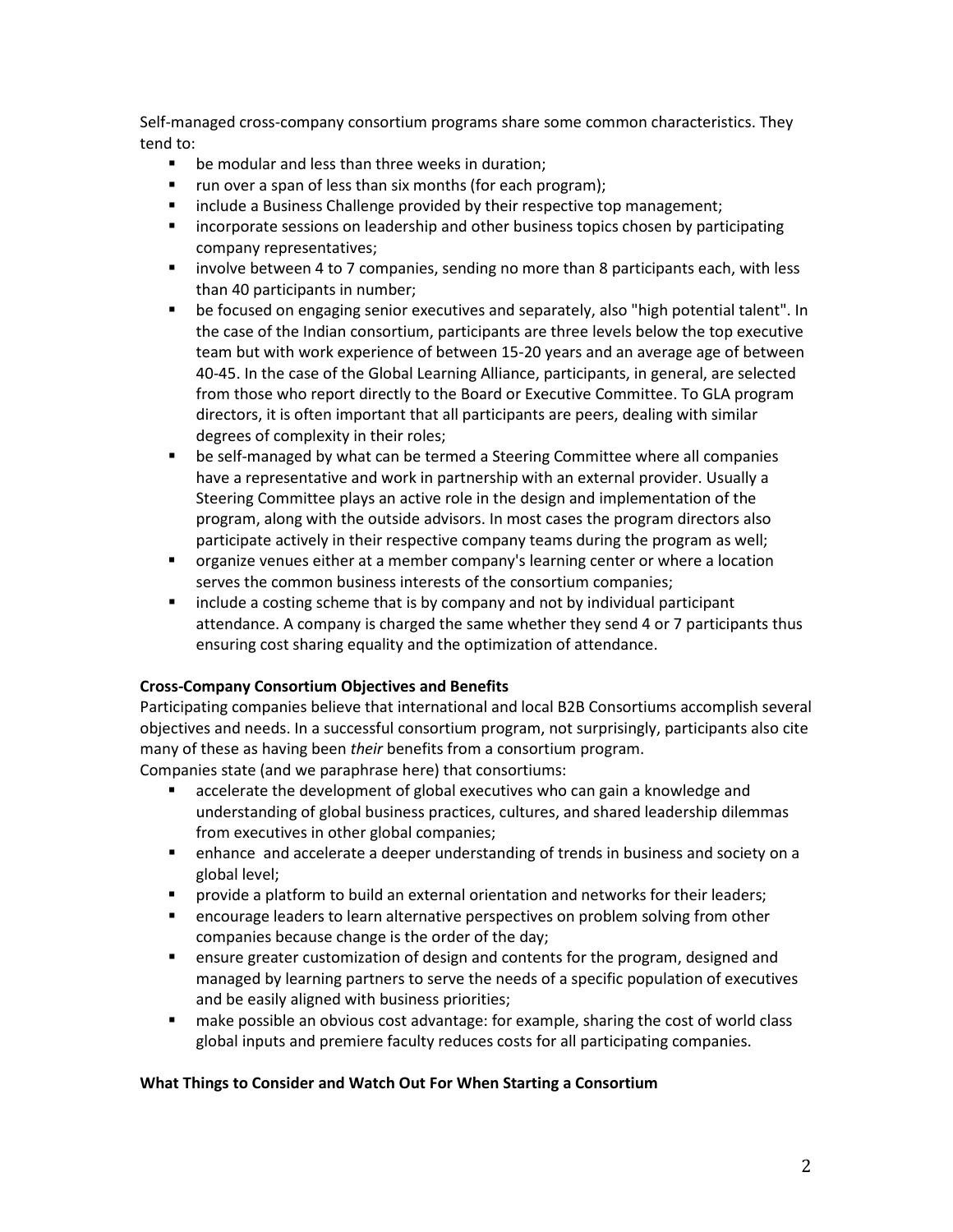For those companies that would like to launch and implement cross-company consortiums, a number of steps and issues should be considered.

- 1. There should be a "champion" company or a core group of companies that have the backing of their top executive leaders (CEO, Chairman, Board) to initiate and implement such a consortium.
- 2. It requires resources both in terms of time and funds to organize a consortium. The initial clarification of objectives, discussions with potential partners and alignment and agreement of consortium members takes several months, longer than most people think.
- 3. The reasons for selecting consortium partners can vary widely so there should be clear selection criteria. For example, we have seen the following being taken into account: noncompeting industries and companies, number of employees, size of annual revenues, the global reach or "footprint" of the company, reputation and brand, depth of innovation, membership in the Fortune Global 500, the Financial Times Global 500, assets under management, and so on.

Strategic objectives and realities drive learning objectives. Boeing, for example, was looking to "globalize" their senior executives as quickly as possible in order to compete more effectively internationally. Most of their people were either US-based with a smattering of Australians with little or no exposure to the global business environment. As a result, Boeing sought out companies that had their home base in various regions of the world: India, Africa, Europe, Australia, and had either an obvious regional or global presence, or both. The reasoning behind this was to expose Boeing's executives to leaders who had very extensive international and regional experience and were willing to share their knowledge and lessons learned. Flexibility was as important as exclusivity in the minds of the Boeing organizers and so often size was not as important as the depth of possible learning and openness to learning and sharing.

Most companies in international cross-comapny consortiums tend to be on both the Fortune Global 500 or the FT Global 500 but sometimes a small yet dynamic company has been invited into a consortium on a rotational basis, since it would not, due to its size, have a large enough pool of top executives to participant in a consortium over a longer period of time than other members.

- 4. The Steering Committee members representing their companies in a cross-company consortium should be influential and respected in their organizations, with considerable self-confidence to deal effectively and easily with the very top senior executives at board level, as well as with other line managers in their company. Steering Committee members should be able to help their internal senior executive sponsors craft and assign important strategic business challenges for participants to work on and ensure a balanced appreciation of a focus on business results, and learning that is both of significant benefit both for the organization as well as for individual participants. Steering Committee members must also be able to command the respect of peers in other companies, since it is their role to recruit new companies into a consortium.
- 5. Having a "charter" or agreement among the cross-company consortium companies is essential both for the efficient running of a consortium as well as for providing guidance and clarity to potential company partners as well. One such "charter" covered the following topics:

Principles and Objectives of the Consortium What is Required of a Consortium Member Company What is Required of a Steering Group Member Financial Arrangements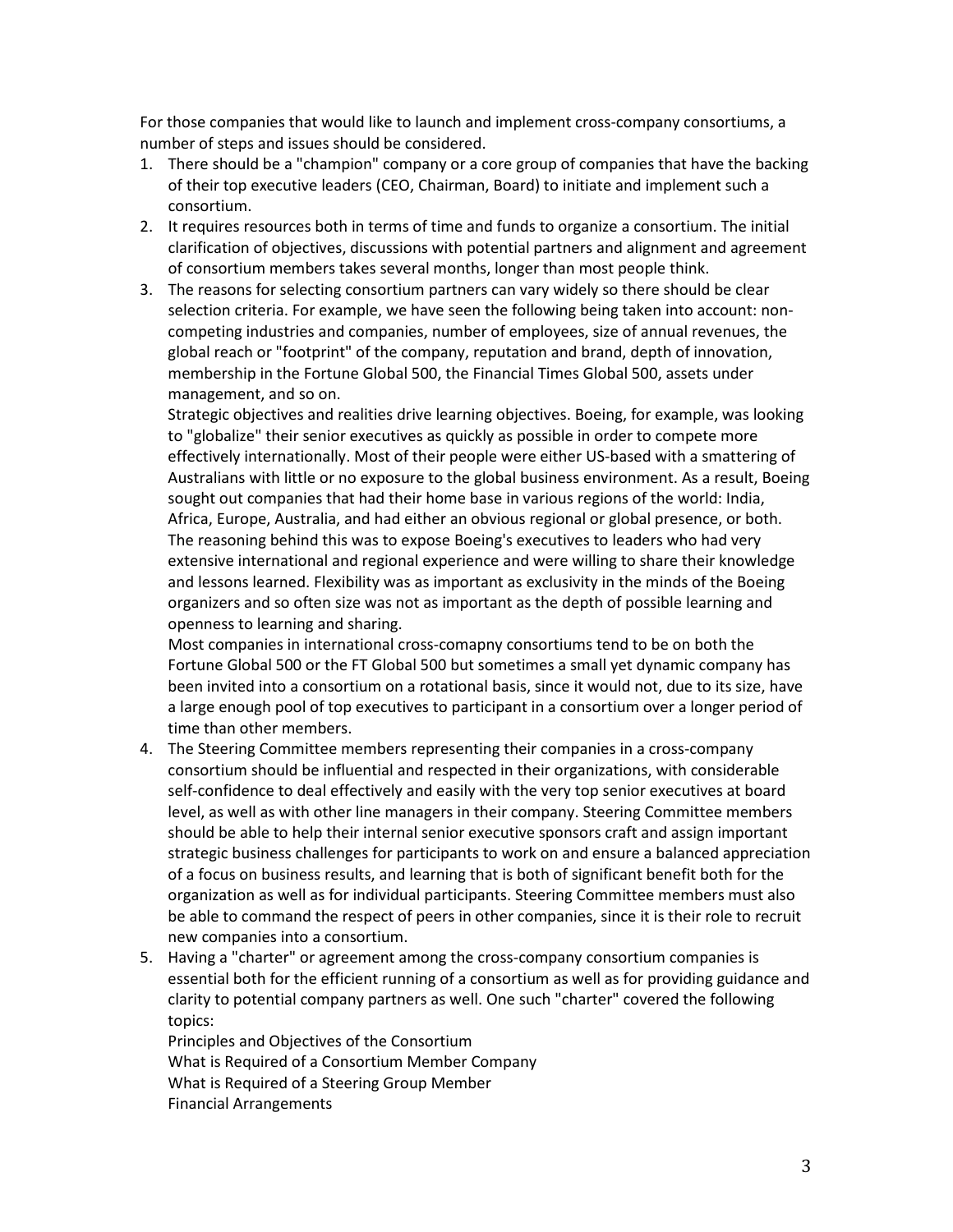Steering Committee Processes and Organization Participants from Partner Companies (number, levels of responsibility, profiles, and responsibilities during the program) Cancellation and Postponement Use of Company Facilities/Location for Modules Appropriate Number of Participants and Participating Companies New Participant Companies Program Design (and timelines) Relationship, Processes, Fees and Roles of Outside Advisor/Providers

## **Lessons Learned by Cross-Company Consortium Companies**

- 1. Senior executives are able to relate better to theory when they see it being practiced by peers from other industries;
- 2. Very often seeing their own business challenge through the lens of these peers provides a completely different perspective to the business challenge and hence more innovative solutions;
- 3. Interacting with peers from different industries who are facing similar leadership challenges albeit in different environments and industries, universalizes leadership competencies and behaviors and hence lends more credibility to "Leadership Development" initiatives;
- 4. Many long lasting business and personal relationships have developed between participants as the program was able to provide a "safe" platform whereby trust and honesty were established;
- 5. Managing the administration and logistics of a program are far more complicated and time consuming than originally assumed. And when consortium programs are fully self-managed, that is, without the assistance of outside providers, ensuring uniform quality of experience when a module or program moves from one consortium partner to another is not easy: it is important to establish clear guidelines and standards;
- 6. A web site for a program is essential because it allows participants to capture information and share knowledge even well beyond a specific program's duration, thus also building an effective alumni network;
- 7. Careful consideration should be given to the program venues. Some consortiums select venues based on criteria that are not just cost effective, as described above. For example, in one consortium, locations for the programs are also chosen for the importance to the respective company businesses, and in another example, a two module program venue selection is based on selecting a representative venue for an "emerging economy" and then for a "mature economy".
- 8. Also vital is the active participation and engagement of a Steering Committee made up of representatives from the Consortium companies. One program director viewed a Steering Committee as the "heart and soul" of a consortium program and compared it to "somewhat like a marriage--but one without any type of legal contract". Although his consortium also had a Charter, its real strength lay in "the members' personal pledges to work together, communicating openly and honestly, supporting the Program through thick or thin, and devoting the energy and resources necessary to its growth and success. Trust and teamwork were the essential ingredients. We spent many hours together developing plans, strategies, and just getting to know one another." It could be added that participants must also respect their Steering committee member so that participants can more easily "trust the people and trust the process";
- 9. Flexibility is more important that exclusivity, a point already mentioned when considering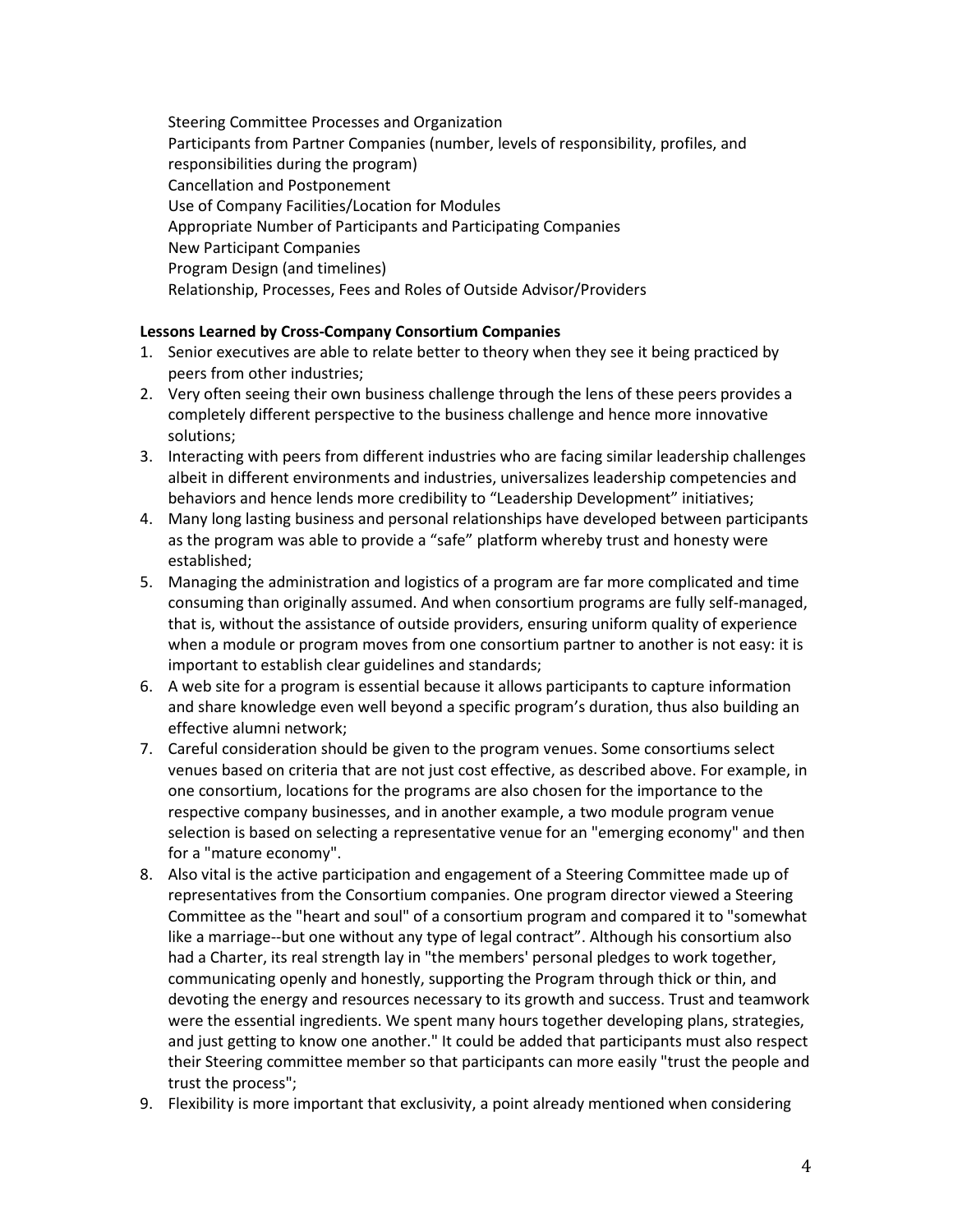new company partners;

- 10. Good consortiums turn into communities of practice, with program directors, and participants going beyond learning and sharing on matters regarding just the actual program. In the best cases, larger dilemmas and issues are discussed even after the program itself;
- 11. When it comes to content in these cross-company consortium programs, it is important to keep in mind the nature of adult learning, and to respect the maturity of participants. To paraphrase one pioneer of executive learning: the best curriculum is in the experience of participants in the room and the best teachers are they themselves. Lectures, case studies, simple simulations, should be kept out of a consortium program or kept to a minimum. They tend to be more in the domain of MBA and other business studies. Almost all participants have already been through these approaches and this career phase. And in most cases these traditional tools are not helpful as the realities and issues encountered by senior executives are far more complicated, where there are no "right answers". Getting participants to see themselves as "partners in adversity" and creating as many opportunities as possible in order for them to share, clarify and discuss their business and leadership challenges is the true contribution any cross-company consortium should strive to achieve.

## **The Future of Cross Company and Self-Managed Consortiums**

Ironically, the future of cross-company consortiums lies in the lessons learned from past experience. We know that the best learning and business results come from people tackling unfamiliar problems in an unfamiliar setting. The cross-company consortiums discussed above can be described as familiar problems in a somewhat unfamiliar context.

In the 1960s and 1970s some pioneers of executive development and education went further. Among the things they initiated were consortiums that included participation from public as well as private sector organizations; participants working on the business challenges of **other** organizations; and even more, implementing their recommendations on the business challenge in the **other** organizations--truly unfamiliar problems in an unfamiliar setting". For example, one participant, an engineer from a manufacturing company worked on a major business challenge in a bank and was then responsible for implementing his recommendations inside that organization. Who is doing this today? And why not?

Cross-company self-managed cross company consortiums are today clearly of value to participating leaders and their organizations. With a little more effort and imagination, and guidance from past experiences, we can achieve even more by going "back to the future" in one way, and in another way by recognizing the benefits of working together in our increasingly collaborative world.

Sources/Further reading:

David Bellon, Robert L. Dilworth and Yury Boshyk (2010). "National Level Experiments with Action Learning: Belgium and Beyond", in Yury Boshyk and Robert L. Dilworth, eds., Action Learning: History and Evolution, Basingstoke: Palgrave Macmillan, 96-113.